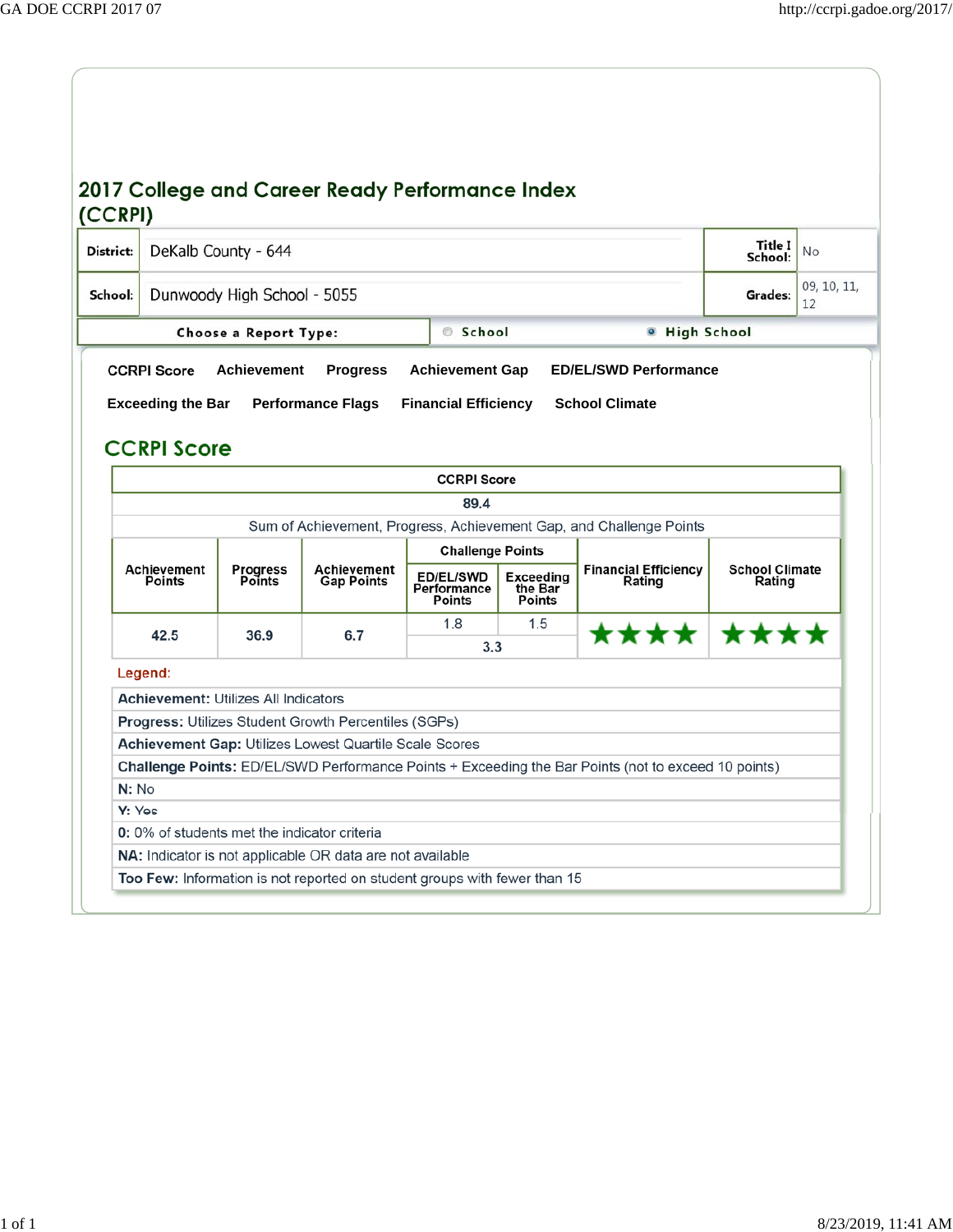#### **2017 College and Career Ready Performance Index (CCRPI) District:** DeKalb County - 644 **Title I** School: No **School:** | Dunwoody High School - 5055 **Grades:** | 09, 10, 11, 12 **Choose** a Report Type: **School School School School School School School School School Example School School School School School School School School School School School School Achievement High School Indicators Benchmark for Indicator (%) Performance on Indicator (%) Adjusted Performance on Indicator (%) Points Possible for Indicator Points Earned on Indicator CONTENT MASTERY 1** Weighted percent of students scoring at Developing Learner or above on the Georgia Milestones Ninth Grade Literature EOC (required participation rate >= 95%) 100 83.719 NA 10 8.372 **2** Weighted percent of students scoring at Developing Learner or above on the Georgia Milestones American Literature EOC (required participation rate  $>= 95\%)$ 100 86.853 NA 10 8.685 **3** Weighted percent of students scoring at Developing Learner or above on the Georgia Milestones Algebra I/Coordinate Algebra EOC (required participation rate >= 95%) 100 71.880 NA 10 7.188 **4** Weighted percent of students scoring at Developing Learner or above on the Georgia Milestones Geometry/Analytic Geometry EOC (required participation rate >= 95%) 100 73.804 NA 10 7.38 **[CCRPI](http://ccrpi.gadoe.org/2017/Reports/644/5055/High/Score.html?#tabOverallScore)** Score **[Achievement](http://ccrpi.gadoe.org/2017/Reports/644/5055/High/AchievementGap.html?#tabAchievementGap)** [Progress](http://ccrpi.gadoe.org/2017/Reports/644/5055/High/Progress.html?#tabProgress) Achievement Gap ED/EL/SWD [Performance](http://ccrpi.gadoe.org/2017/Reports/644/5055/High/PerformanceFlags.html?#tabPerformanceFlags) [Exceeding](http://ccrpi.gadoe.org/2017/Reports/644/5055/High/ExceedingTheBar.html?#tabExceedingTheBar) the Bar Performance Flags **Financial [Efficiency](http://ccrpi.gadoe.org/2017/Reports/644/5055/High/FinancialEfficiency.html?#tabFinancialEfficiency) School [Climate](http://ccrpi.gadoe.org/2017/Reports/644/5055/High/SchoolClimate.html?#tabSchoolClimate)**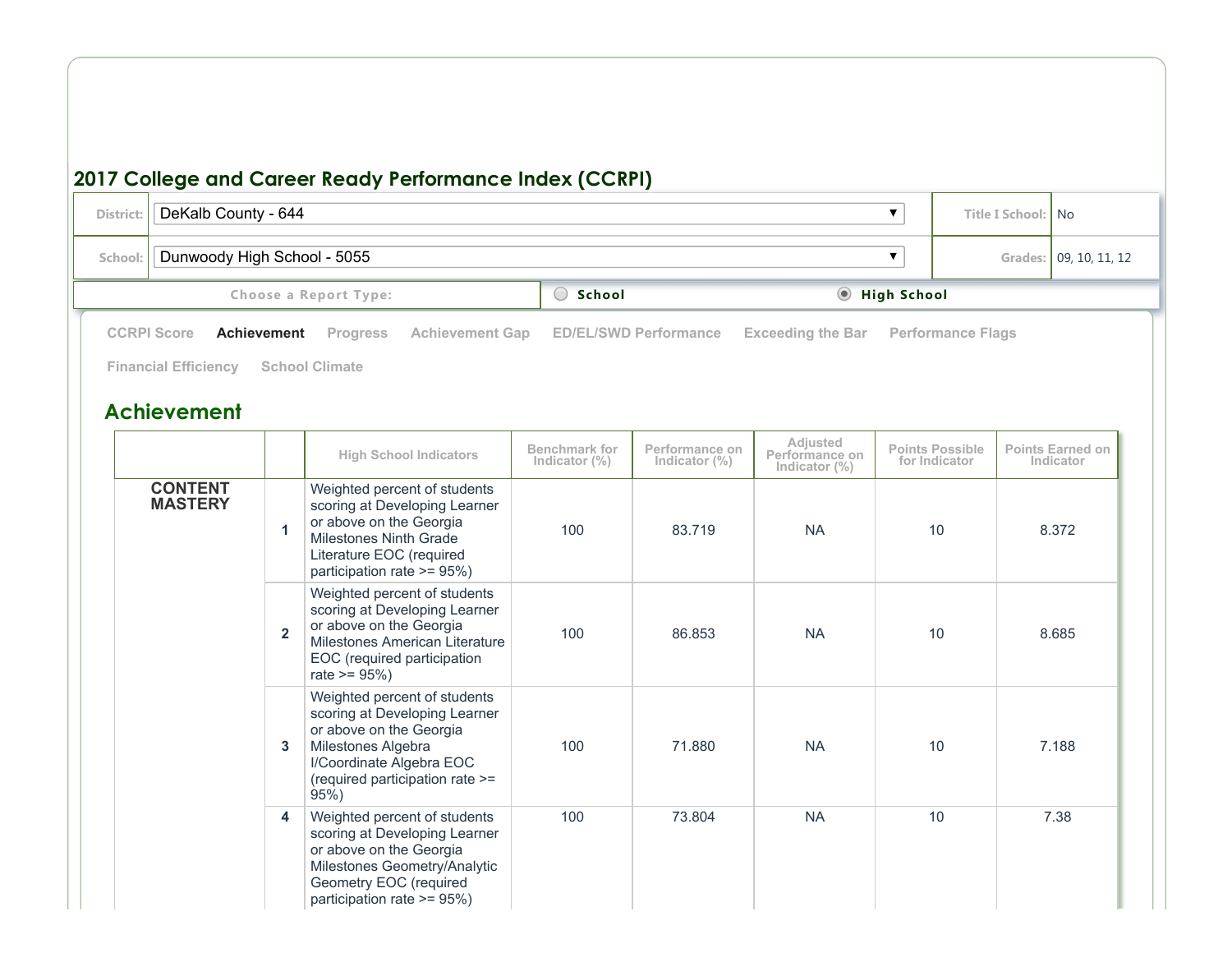|                                                       | 5              | Weighted percent of students<br>scoring at Developing Learner<br>or above on the Georgia<br>Milestones Physical Science<br>EOC (required participation<br>rate $>= 95\%$ )                                                 | 100                                      | 128.365                            | <b>NA</b>                                      | 10                                      | 12.837                               |  |
|-------------------------------------------------------|----------------|----------------------------------------------------------------------------------------------------------------------------------------------------------------------------------------------------------------------------|------------------------------------------|------------------------------------|------------------------------------------------|-----------------------------------------|--------------------------------------|--|
|                                                       | 6              | Weighted percent of students<br>scoring at Developing Learner<br>or above on the Georgia<br>Milestones Biology EOC<br>(required participation rate >=<br>95%                                                               | 100                                      | 88.946                             | <b>NA</b>                                      | 10                                      | 8.895                                |  |
|                                                       | $\overline{7}$ | Weighted percent of students<br>scoring at Developing Learner<br>or above on the Georgia<br>Milestones US History EOC<br>(required participation rate >=<br>95%                                                            | 100                                      | 88.801                             | <b>NA</b>                                      | 10                                      | 8.88                                 |  |
|                                                       | 8              | Weighted percent of students<br>scoring at Developing Learner<br>or above on the Georgia<br>Milestones Economics EOC<br>(required participation rate >=<br>95%                                                             | 100                                      | 97.561                             | <b>NA</b>                                      | 10                                      | 9.756                                |  |
|                                                       |                |                                                                                                                                                                                                                            |                                          |                                    | <b>Total Points</b>                            | 80                                      | 71.993                               |  |
|                                                       |                |                                                                                                                                                                                                                            |                                          |                                    | <b>Category Performance %</b>                  | .9                                      |                                      |  |
|                                                       |                |                                                                                                                                                                                                                            |                                          |                                    |                                                |                                         |                                      |  |
|                                                       |                |                                                                                                                                                                                                                            |                                          |                                    | <b>Category Weight</b>                         |                                         | 40%                                  |  |
|                                                       |                |                                                                                                                                                                                                                            |                                          |                                    | <b>Weighted Performance</b>                    |                                         | .36                                  |  |
|                                                       |                | <b>High School Indicators</b>                                                                                                                                                                                              | <b>Benchmark for</b><br>Indicator $(\%)$ | Performance on<br>Indicator $(\%)$ | Adjusted<br>Performance on<br>Indicator $(\%)$ | <b>Points Possible</b><br>for Indicator | <b>Points Earned on</b><br>Indicator |  |
| <b>POST HIGH</b><br><b>SCHOOL</b><br><b>READINESS</b> | 9              | Percent of graduates<br>completing a CTAE pathway,<br>or an advanced academic<br>pathway, or an IB Career<br>Related Programme, or a fine<br>arts pathway, or a world<br>language pathway within their<br>program of study | 100                                      | 95.640                             | <b>NA</b>                                      | 10                                      | 9.564                                |  |
|                                                       | 10             | Percent of graduates<br>completing a CTAE pathway<br>and earning a national industry<br>recognized credential (passing<br>an end of pathway<br>assessment)                                                                 | 75.4                                     | 74.118                             | 98.3                                           | 10                                      | 9.83                                 |  |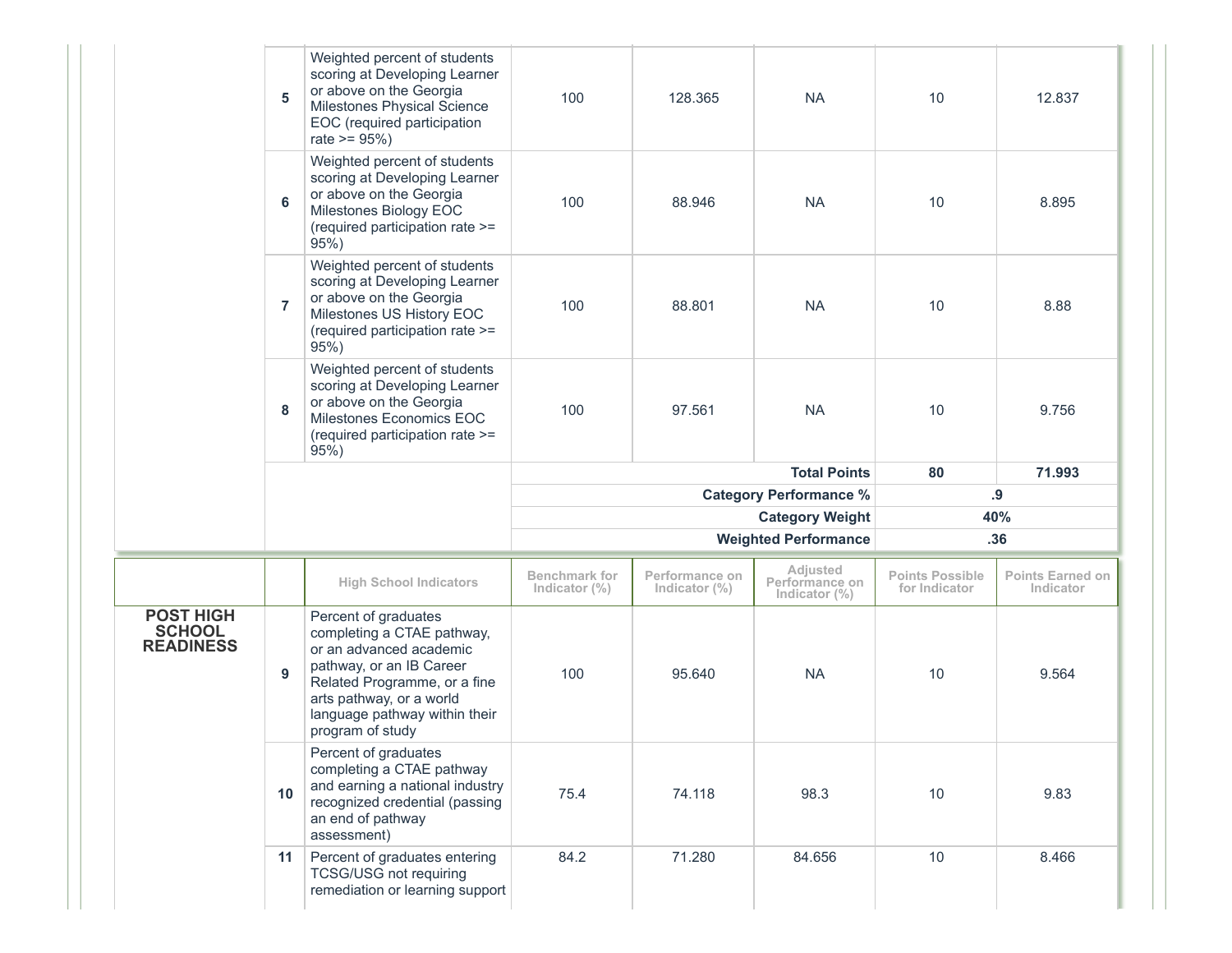|                                  |                 |                                                                                                                                                                                                                                                                                                       |                                          |                                    | <b>Category Performance %</b>                  |                                         | .848                                             |
|----------------------------------|-----------------|-------------------------------------------------------------------------------------------------------------------------------------------------------------------------------------------------------------------------------------------------------------------------------------------------------|------------------------------------------|------------------------------------|------------------------------------------------|-----------------------------------------|--------------------------------------------------|
|                                  |                 |                                                                                                                                                                                                                                                                                                       |                                          |                                    | <b>Total Points</b>                            | 10                                      | 8.479                                            |
|                                  | 18              | 2016 5-Year Extended Cohort<br>Graduation Rate (%)                                                                                                                                                                                                                                                    | 100                                      | 82.946                             | <b>NA</b>                                      | 3.33333                                 | 2.765                                            |
| <b>GRADUATION</b><br><b>RATE</b> | 17              | 2017 4-Year Cohort<br>Graduation Rate (%)                                                                                                                                                                                                                                                             | 100                                      | 85.714                             | <b>NA</b>                                      | 6.66667                                 | 5.714                                            |
|                                  |                 | <b>High School Indicators</b>                                                                                                                                                                                                                                                                         | <b>Benchmark for</b><br>Indicator $(\%)$ | Performance on<br>Indicator $(\%)$ | Adjusted<br>Performance on<br>Indicator $(\%)$ | <b>Points Possible</b><br>for Indicator | <b>Weighted Points</b><br>Earned on<br>Indicator |
|                                  |                 |                                                                                                                                                                                                                                                                                                       |                                          |                                    | <b>Weighted Performance</b>                    |                                         | .2358                                            |
|                                  |                 |                                                                                                                                                                                                                                                                                                       |                                          |                                    | <b>Category Weight</b>                         |                                         | 30%                                              |
|                                  |                 |                                                                                                                                                                                                                                                                                                       |                                          |                                    | <b>Category Performance %</b>                  |                                         | .786                                             |
|                                  |                 |                                                                                                                                                                                                                                                                                                       |                                          |                                    | <b>Total Points</b>                            | 80                                      | 62.894                                           |
|                                  | 16              | Percent of students missing<br>fewer than 6 days of school                                                                                                                                                                                                                                            | 82.2                                     | 44.980                             | 54.72                                          | 10                                      | 5.472                                            |
|                                  | 15              | Percent of students'<br>assessments scoring at<br>Proficient or Distinguished<br>Learner on Georgia Milestones<br><b>EOCs</b>                                                                                                                                                                         | 100                                      | 61.155                             | <b>NA</b>                                      | 10                                      | 6.116                                            |
|                                  | 14              | Percent of students achieving<br>a Lexile measure greater than<br>or equal to 1275 on the<br>Georgia Milestones American<br>Literature EOC                                                                                                                                                            | 100                                      | 79.610                             | <b>NA</b>                                      | 10                                      | 7.961                                            |
|                                  | 13 <sup>7</sup> | Percent of graduates<br>completing a career-related<br>Work-Based Learning Program<br>or career-related Capstone<br>Project (Includes IB projects)                                                                                                                                                    | 90.9                                     | 49.860                             | 54.851                                         | 10                                      | 5.485                                            |
|                                  | 12              | Percent of graduates earning<br>high school credit(s) for<br>accelerated enrollment via<br>Move on When Ready,<br>Advanced Placement courses,<br>or International Baccalaureate<br>courses                                                                                                            | 75.4                                     | 76.471                             | 100                                            | 10                                      | 10                                               |
|                                  |                 | courses; or scoring at least 22<br>out of 36 on the composite<br>ACT; or scoring at least 480<br>out of 800 on Evidence-Based<br>Reading and Writing and 530<br>out of 800 on Math on SAT; or<br>scoring 3 or higher on two or<br>more AP exams; or scoring 4<br>or higher on two or more IB<br>exams |                                          |                                    |                                                |                                         |                                                  |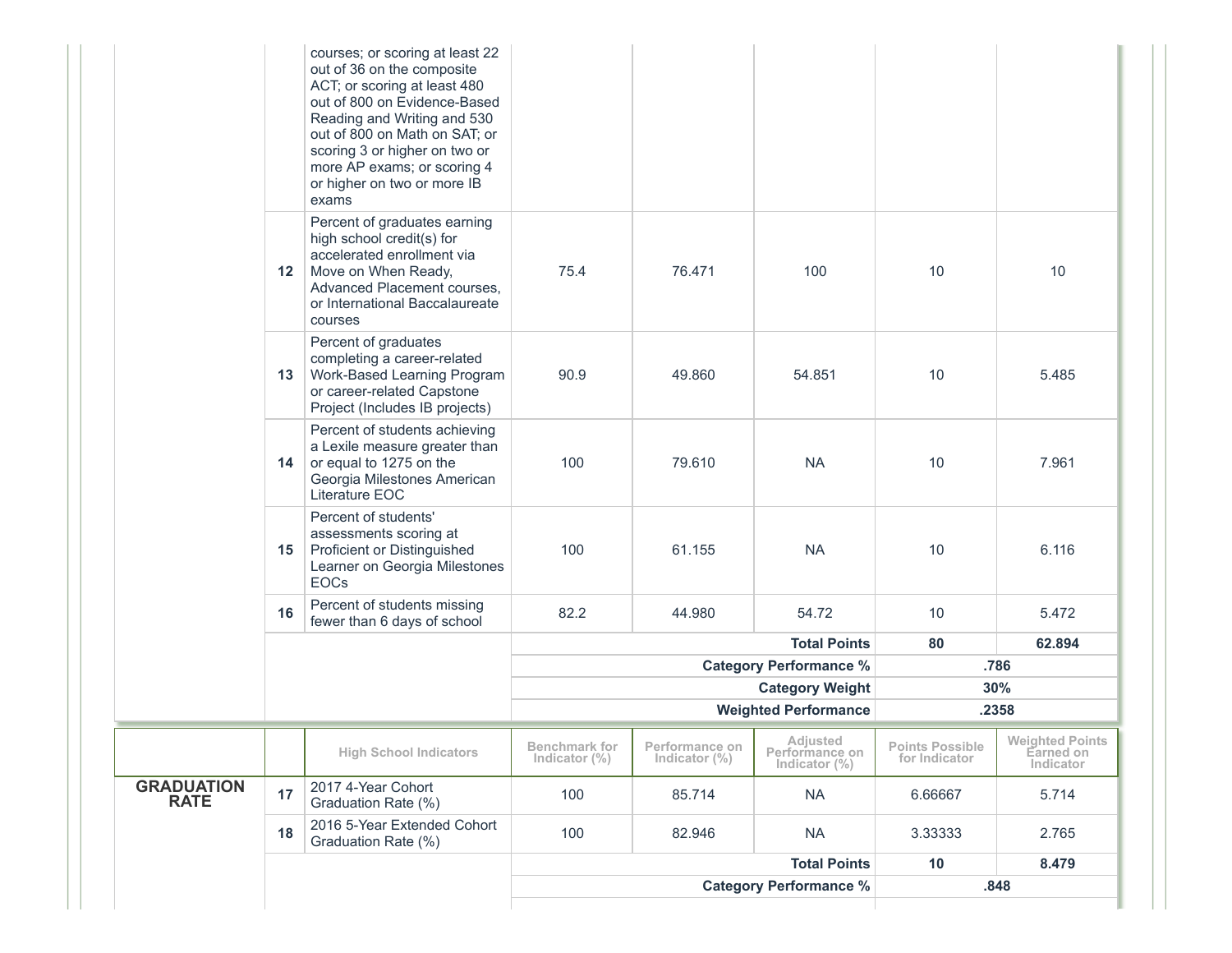|                                                 | <b>Category Weight</b>                                                                                                                                                                                                                                                                                                       | 30%         |
|-------------------------------------------------|------------------------------------------------------------------------------------------------------------------------------------------------------------------------------------------------------------------------------------------------------------------------------------------------------------------------------|-------------|
|                                                 | <b>Weighted Performance</b>                                                                                                                                                                                                                                                                                                  | .2544       |
|                                                 | <b>Content Mastery Weighted Performance</b>                                                                                                                                                                                                                                                                                  | .36         |
|                                                 | <b>Post High School Readiness Weighted Performance</b>                                                                                                                                                                                                                                                                       | .2358       |
|                                                 | <b>Graduation Rate Weighted Performance</b>                                                                                                                                                                                                                                                                                  | .2544       |
|                                                 | <b>Sum of Weighted Performances</b>                                                                                                                                                                                                                                                                                          | $(.85)$ *50 |
|                                                 | <b>Total Achievement Points Earned</b>                                                                                                                                                                                                                                                                                       | 42.5        |
| at 1.5.                                         | For Content Mastery calculations, Developing Learners are weighted at 0.5, Proficient Learners are weighted at 1.0, and Distinguished Learners are weighted                                                                                                                                                                  |             |
| year) and the elementary school (current year). | For schools with any combination of grades 1-2 only, Content Mastery will be based on the third-grade ELA and mathematics results, tracking students only<br>from an elementary school(s) in the same district. Students included in the calculation must be full academic year (FAY) at both their primary school (previous |             |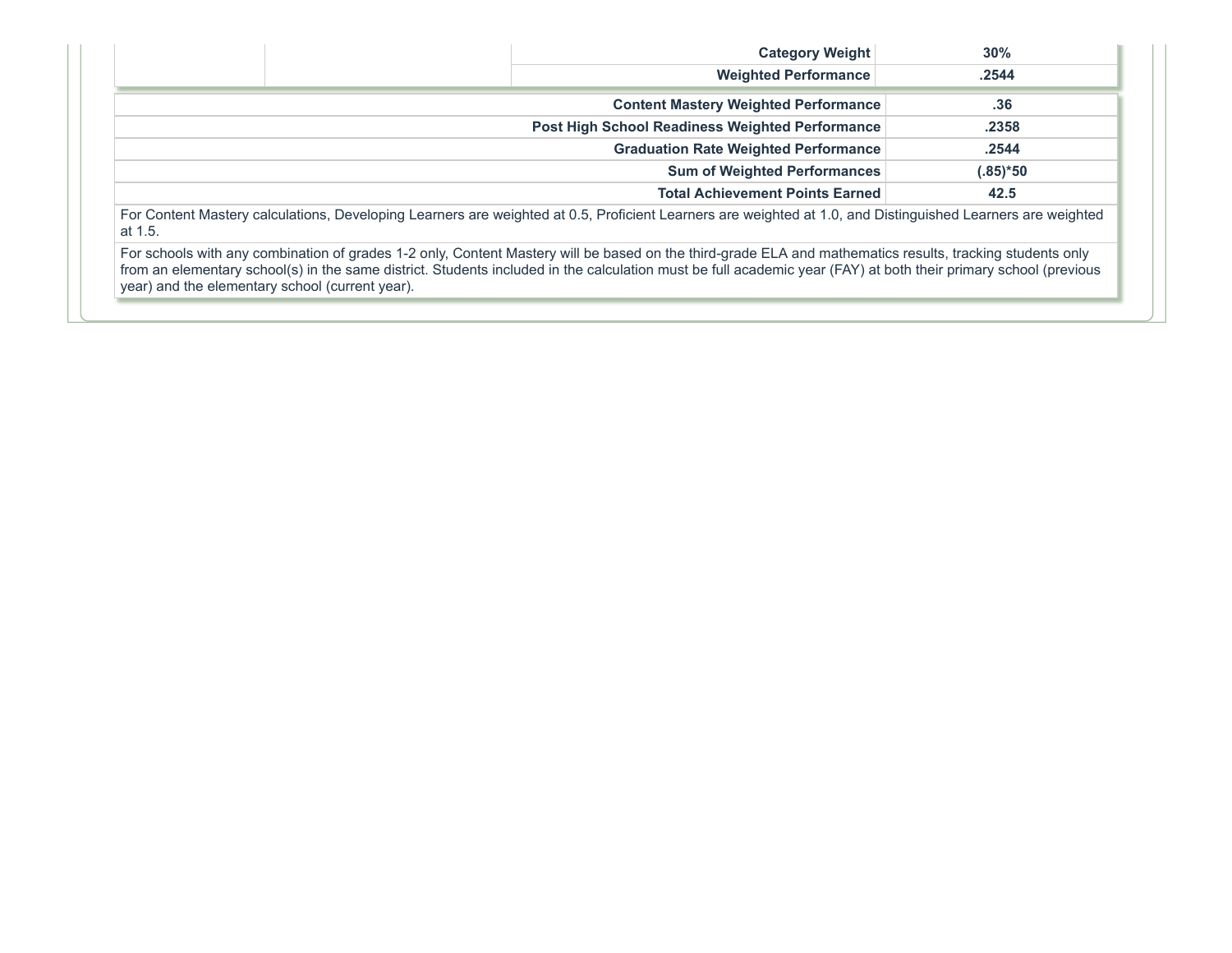## **2017 College and Career Ready Performance Index (CCRPI)** District: DeKalb County - 644 **Title I School:** No **School:** Dunwoody High School - 5055 **Grades:** 09, 10, 11, 12 **Choose a Report Type: Chool School Choose a Report Type: School School Buyer Buyer Chool Buyer Buyer Buyer Buyer Buyer Buyer Buyer Buyer Buyer Buyer Buyer Buyer Buyer Progress High School Indicators Content Area Assessments Typical/High Growth Count of Students with Student Growth Percentiles (SGPs)** 9th Grade Literature, American Literature 655 and the state of the state of the state of the state of the state  $578$ Algebra, Geometry 605 844 and the set of the set of the set of the set of the set of the set of the set of the set of the set of the set of the set of the set of the set of the set of the set of the set of the set of the s **Total 1183 1699 Percent Meeting Typical/High Growth .69629 Benchmark 75.4% Adjusted Percent Meeting Typical/High Growth .92346 Weighted Performance (.92346)\*40 Progress Points Earned 36.9 [CCRPI](http://ccrpi.gadoe.org/2017/Reports/644/5055/High/Score.html?#tabOverallScore) Score [Achievement](http://ccrpi.gadoe.org/2017/Reports/644/5055/High/Achievement.html?#tabAchievement) [PPrrooggrreessss](http://ccrpi.gadoe.org/2017/Reports/644/5055/High/Progress.html?#tabProgress) [Achievement](http://ccrpi.gadoe.org/2017/Reports/644/5055/High/AchievementGap.html?#tabAchievementGap) Gap ED/EL/SWD [Performance](http://ccrpi.gadoe.org/2017/Reports/644/5055/High/EDELSWD.html?#tabEDELSWD) [Exceeding](http://ccrpi.gadoe.org/2017/Reports/644/5055/High/ExceedingTheBar.html?#tabExceedingTheBar) the Bar [Performance](http://ccrpi.gadoe.org/2017/Reports/644/5055/High/PerformanceFlags.html?#tabPerformanceFlags) Flags Financial [Efficiency](http://ccrpi.gadoe.org/2017/Reports/644/5055/High/FinancialEfficiency.html?#tabFinancialEfficiency) School [Climate](http://ccrpi.gadoe.org/2017/Reports/644/5055/High/SchoolClimate.html?#tabSchoolClimate)**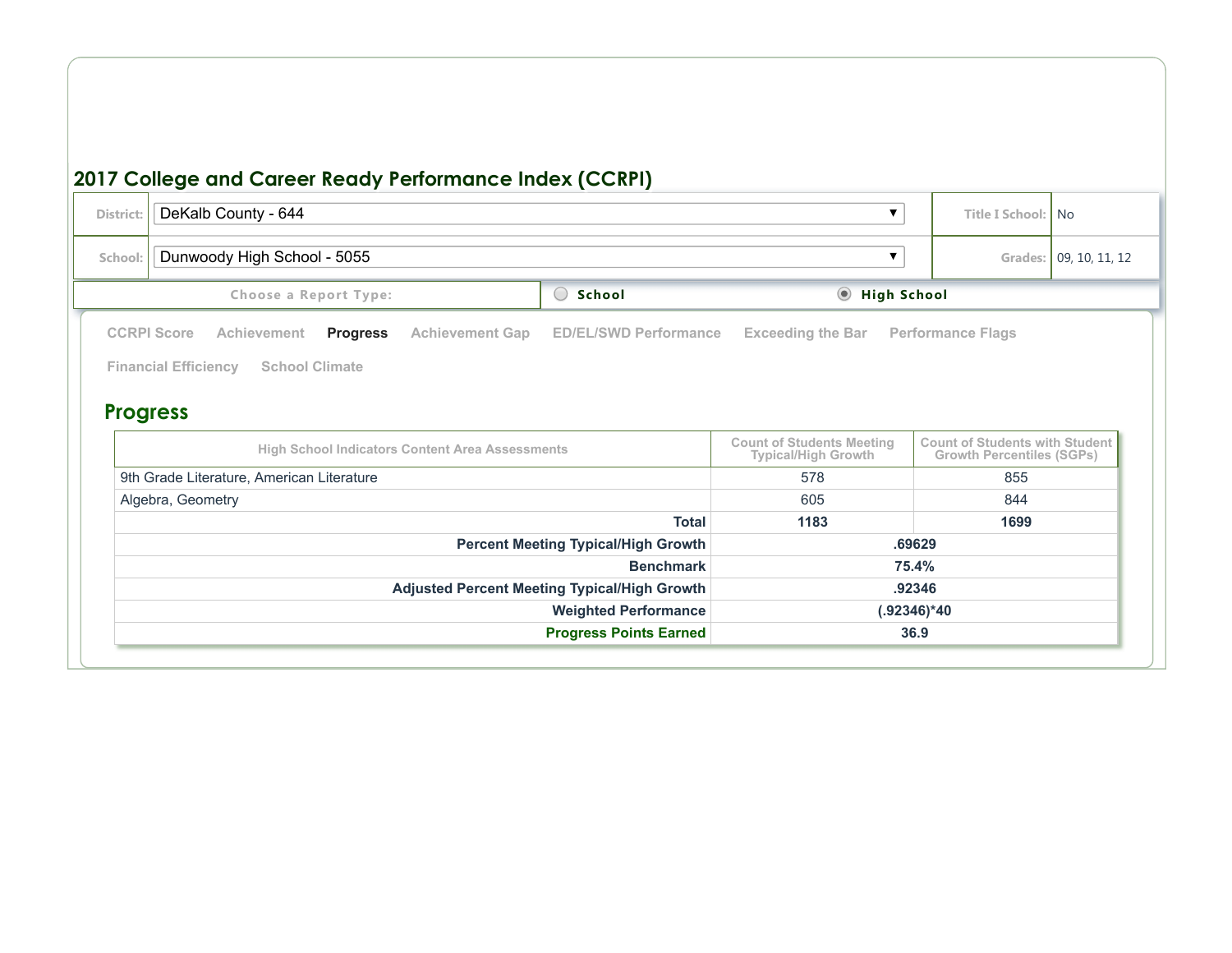# **2017 College and Career Ready Performance Index (CCRPI) District:** DeKalb County - 644 **Title I** School: No

| $501$ and $500$ intervals $71$                                                                                                                                   |                              |                          |                                    |                          |                        |
|------------------------------------------------------------------------------------------------------------------------------------------------------------------|------------------------------|--------------------------|------------------------------------|--------------------------|------------------------|
| Dunwoody High School - 5055<br>School:                                                                                                                           |                              |                          | ▼                                  |                          | Grades: 09, 10, 11, 12 |
| Choose a Report Type:                                                                                                                                            | School<br>O                  |                          | <b>Migh School</b>                 |                          |                        |
| <b>CCRPI Score</b><br><b>Achievement Gap</b><br>Achievement<br><b>Progress</b><br><b>Financial Efficiency</b><br><b>School Climate</b><br><b>Achievement Gap</b> | <b>ED/EL/SWD Performance</b> | <b>Exceeding the Bar</b> |                                    | <b>Performance Flags</b> |                        |
| <b>High School Content Area Assessments</b>                                                                                                                      | Gap Size                     | <b>Gap Progress</b>      | Higher of Gap<br>Size/Gap Progress | <b>Points Possible</b>   |                        |
| EOC: 9th Grade Literature, American Literature                                                                                                                   | $\overline{2}$               | 2                        | 2                                  | 3                        |                        |
| EOC: Algebra, Geometry                                                                                                                                           |                              | $\overline{2}$           | 2                                  | 3                        |                        |
| <b>Total</b>                                                                                                                                                     |                              |                          | 4                                  | 6                        |                        |
| Percent of Higher of Gap Size/Gap Progress                                                                                                                       |                              |                          | .66667                             |                          |                        |
| <b>Weighted Performance</b>                                                                                                                                      |                              |                          | (.66667)*10                        |                          |                        |
| <b>Achievement Gap Points Earned</b>                                                                                                                             | 6.7                          |                          |                                    |                          |                        |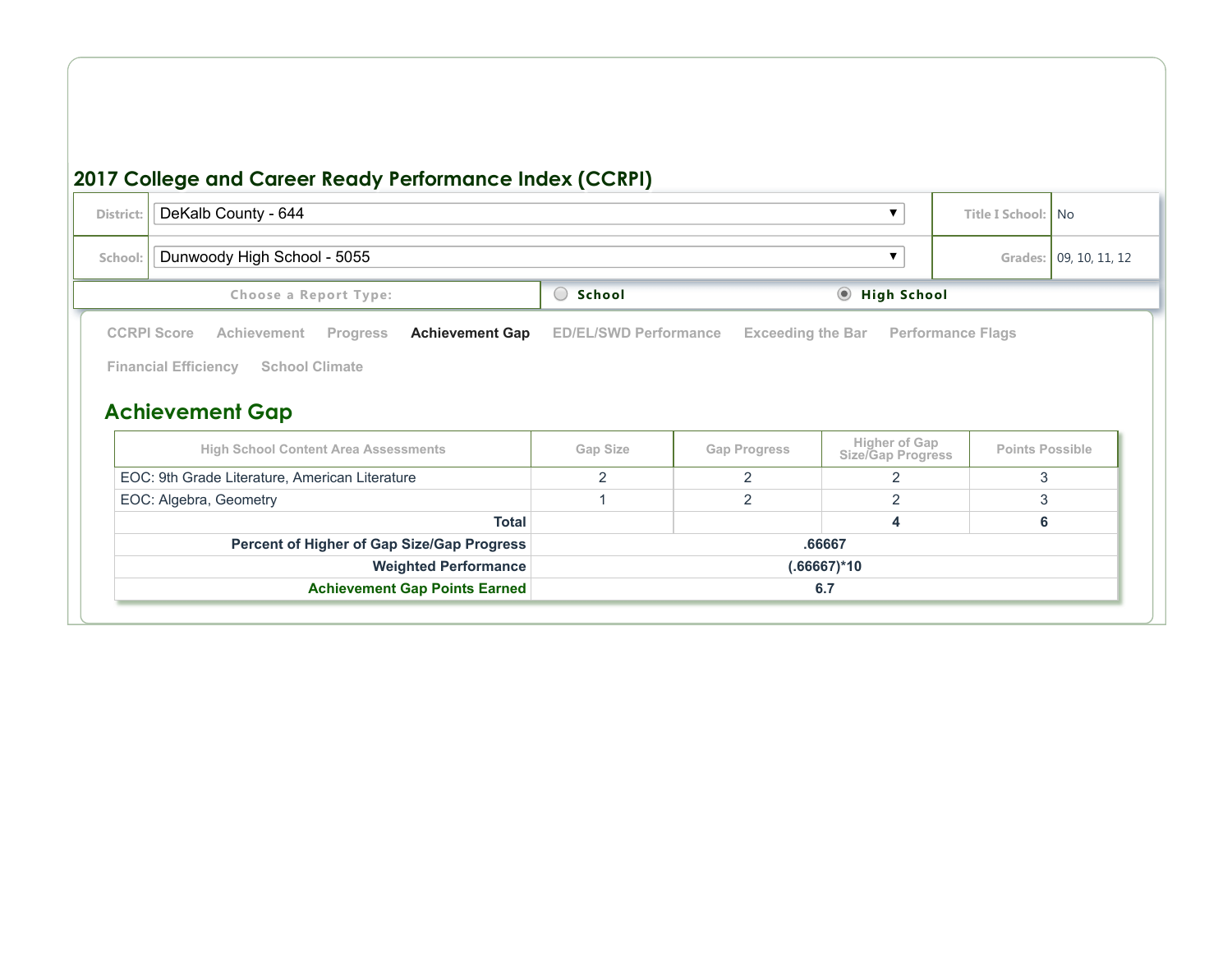#### **2017 College and Career Ready Performance Index (CCRPI)**

**Flag Count for ED/EL/SWD Meeting Subgroup Performance Target**

 $24$  12 .5

**Flag Count for ED/EL/SWD**

| District: | DeKalb County - 644                                                                                                                     |                                                         |                                                    |                               | Title I School: No          |
|-----------|-----------------------------------------------------------------------------------------------------------------------------------------|---------------------------------------------------------|----------------------------------------------------|-------------------------------|-----------------------------|
| School:   | Dunwoody High School - 5055                                                                                                             |                                                         |                                                    |                               | 09, 10, 11, 12<br>Grades: I |
|           | Choose a Report Type:                                                                                                                   |                                                         | School<br>$\begin{pmatrix} 1 \\ 1 \end{pmatrix}$   | <b>High School</b><br>$\odot$ |                             |
|           | <b>CCRPI Score</b><br><b>Achievement</b><br><b>Financial Efficiency</b><br><b>School Climate</b><br><b>ED/EL/SWD Performance Points</b> | <b>Achievement Gap</b><br><b>Progress</b>               | <b>ED/EL/SWD Performance</b>                       | <b>Exceeding the Bar</b>      | <b>Performance Flags</b>    |
|           | <b>Test Scores for FAY Students</b>                                                                                                     | <b>Test Scores for ED/EL/SWD</b><br><b>FAY Students</b> | % Test Scores for ED/EL/SWD<br><b>FAY Students</b> | <b>Maximum Points</b>         | <b>Potential Points</b>     |
|           | 3411                                                                                                                                    | 1196                                                    | .351                                               | 10                            | 3.5                         |

**% Flag Count for ED/EL/SWD Meeting Subgroup Performance Target**

**ED/EL/SWD Performance Points Earned 1.8**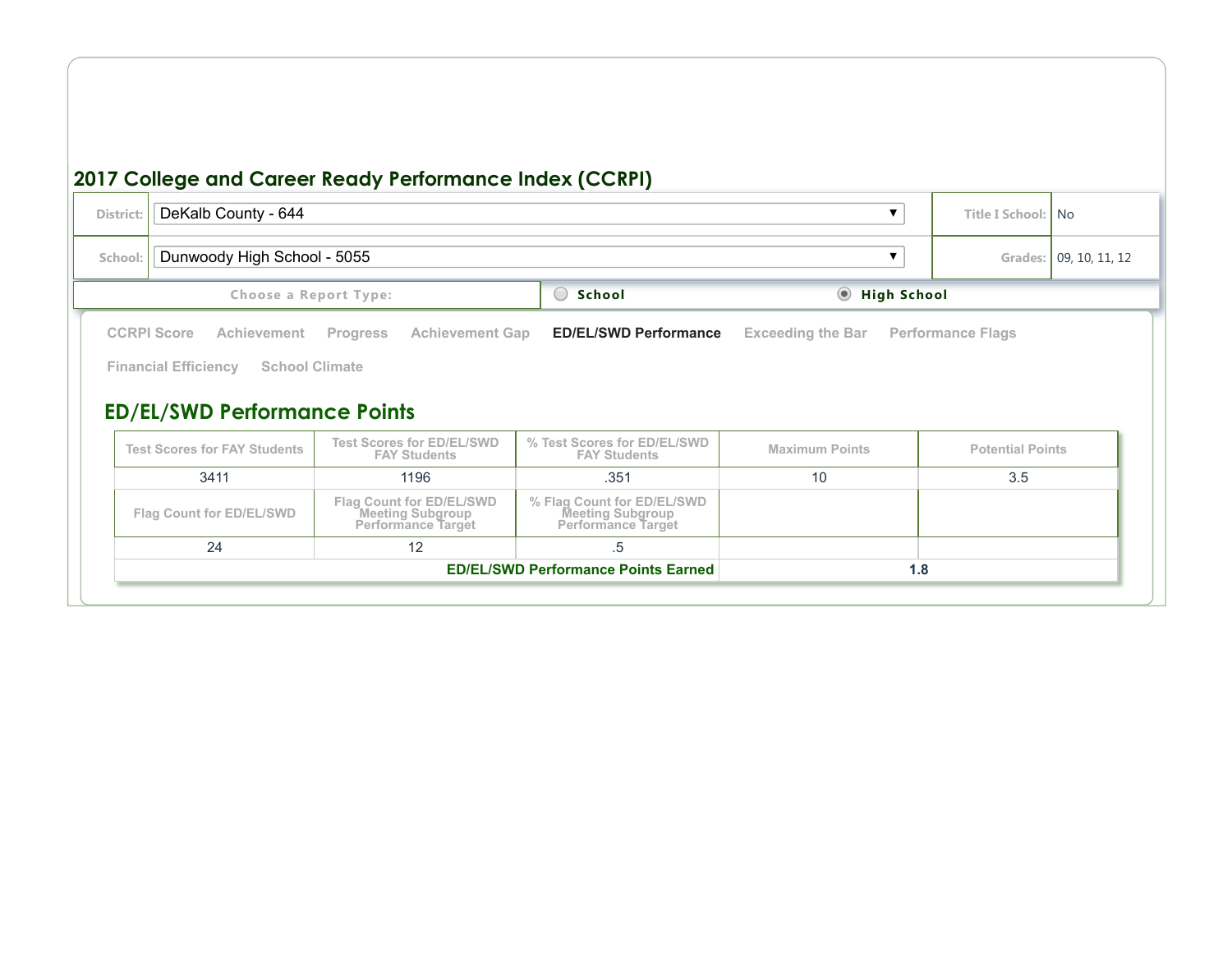#### **2017 College and Career Ready Performance Index (CCRPI)**

| <b>District</b> | DeKalb County - 644                                                            |                              |                          |  | Title I School: No       |                        |
|-----------------|--------------------------------------------------------------------------------|------------------------------|--------------------------|--|--------------------------|------------------------|
| School:         | Dunwoody High School - 5055                                                    |                              |                          |  |                          | Grades: 09, 10, 11, 12 |
|                 | Choose a Report Type:                                                          | High School                  |                          |  |                          |                        |
|                 | <b>CCRPI Score</b><br><b>Achievement Gap</b><br>Achievement<br><b>Progress</b> | <b>ED/EL/SWD Performance</b> | <b>Exceeding the Bar</b> |  | <b>Performance Flags</b> |                        |
|                 | <b>Financial Efficiency</b><br><b>School Climate</b>                           |                              |                          |  |                          |                        |

#### **Exceeding the Bar**

In addition to the eighteen (18) items within the College and Career Ready Performance Index, high schools may earn additional points for these supplemental indicators.

|                | <b>High School Exceeding the Bar Indicators</b>                                                                                                                                                                                                                   | <b>Benchmark</b><br>for Indicator | Performance<br>on Indicator | <b>Points</b><br>Possible for<br>Indicator | <b>Points Earned</b><br>on Indicator |
|----------------|-------------------------------------------------------------------------------------------------------------------------------------------------------------------------------------------------------------------------------------------------------------------|-----------------------------------|-----------------------------|--------------------------------------------|--------------------------------------|
| 1.             | Percent of graduates earning credit in a physics course                                                                                                                                                                                                           | 95.8                              | 94.118                      | $.5\,$                                     | 0                                    |
| $\overline{2}$ | Percent of first time 9th grade students with disabilities earning 3 Carnegie Unit<br>Credits in 3 core content areas (ELA, mathematics, science, social studies)<br>and scoring at Developing Learner or above on all required Georgia Milestones<br><b>EOCs</b> | 38.4                              | 52.632                      | .5                                         | .5                                   |
| 3              | Percent of first time 9th grade students earning 4 Carnegie Unit Credits in 4<br>core content areas (ELA, mathematics, science, social studies) and scoring at<br>Proficient Learner or above on all required Georgia Milestones EOCs                             | 38.2                              | 42.412                      | .5                                         | .5                                   |
| 4              | School has earned a Georgia Science, Technology, Engineering and Math<br>(STEM) or Science, Technology, Engineering, Arts and Math (STEAM)<br><b>Program Certification</b>                                                                                        | <b>NA</b>                         | N                           | .5                                         | $\Omega$                             |
| 5              | Percent of English Learners with positive movement from one Performance<br>Band to a higher Performance Band based on the ACCESS for ELLs                                                                                                                         | 72                                | 63.014                      | .5                                         | $\Omega$                             |
| 6              | Percent of graduates earning 3 or more high school credits in the same world<br>language                                                                                                                                                                          | 47.1                              | 65.546                      | .5                                         | .5                                   |
| $\overline{7}$ | Percent of teachers utilizing the Statewide Longitudinal Data System (SLDS)                                                                                                                                                                                       | <b>NA</b>                         | N                           | .5                                         | $\Omega$                             |
| 8              | School or LEA-defined innovative practice accompanied by data supporting<br>improved student achievement: examples include but are not limited to Charter                                                                                                         | <b>NA</b>                         | N                           | .5                                         | $\Omega$                             |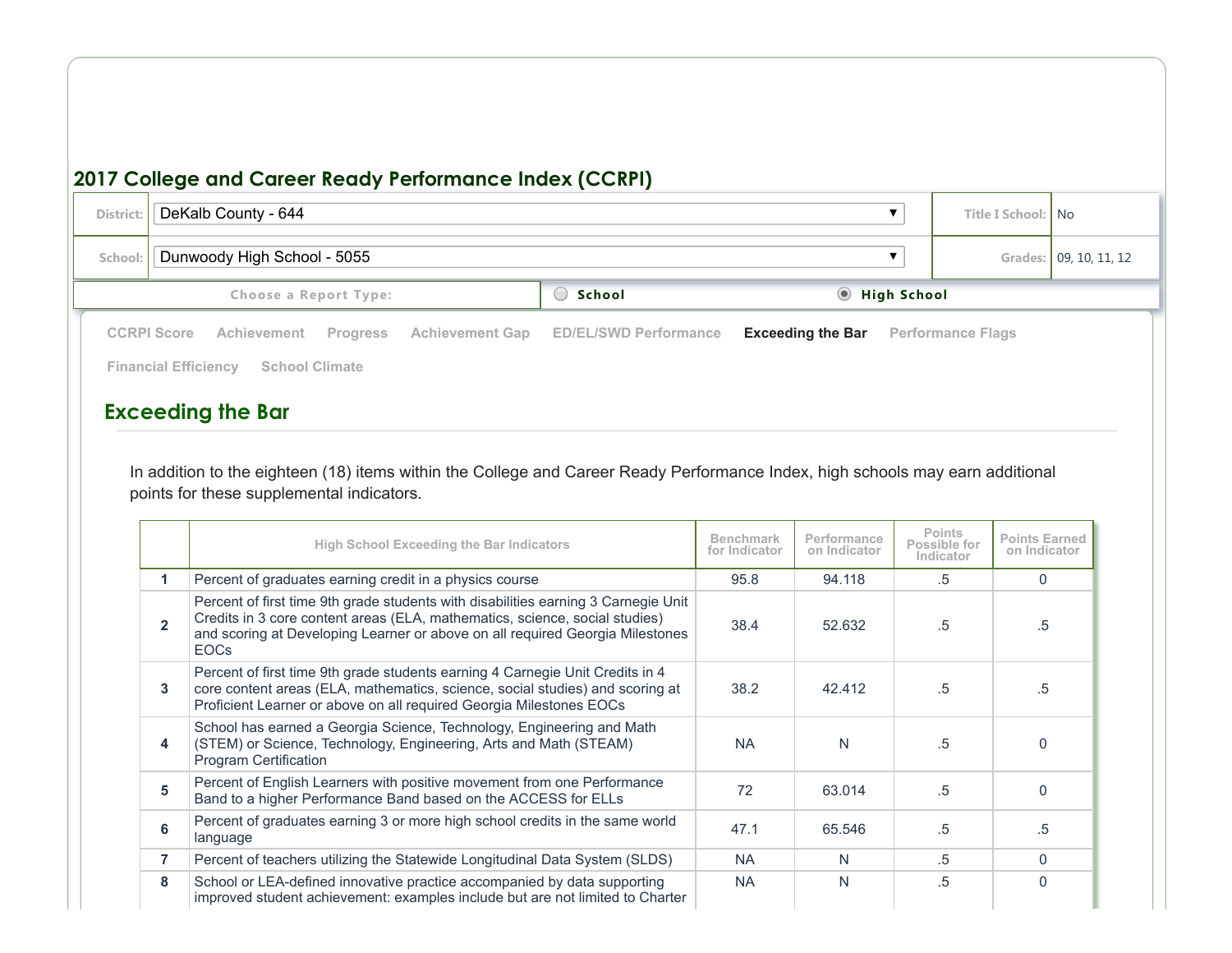| 9 | application<br>School or LEA Research/Evidence-Based Program/Practice designed to<br>facilitate a personalized climate in the school: examples include but are not<br>limited to Teachers as Advisors program; mentoring program; Positive | <b>NA</b> |  |  |
|---|--------------------------------------------------------------------------------------------------------------------------------------------------------------------------------------------------------------------------------------------|-----------|--|--|
|   | Behavioral Interventions & Supports (PBIS); service-learning program; peer<br>mediation: conflict mediation                                                                                                                                |           |  |  |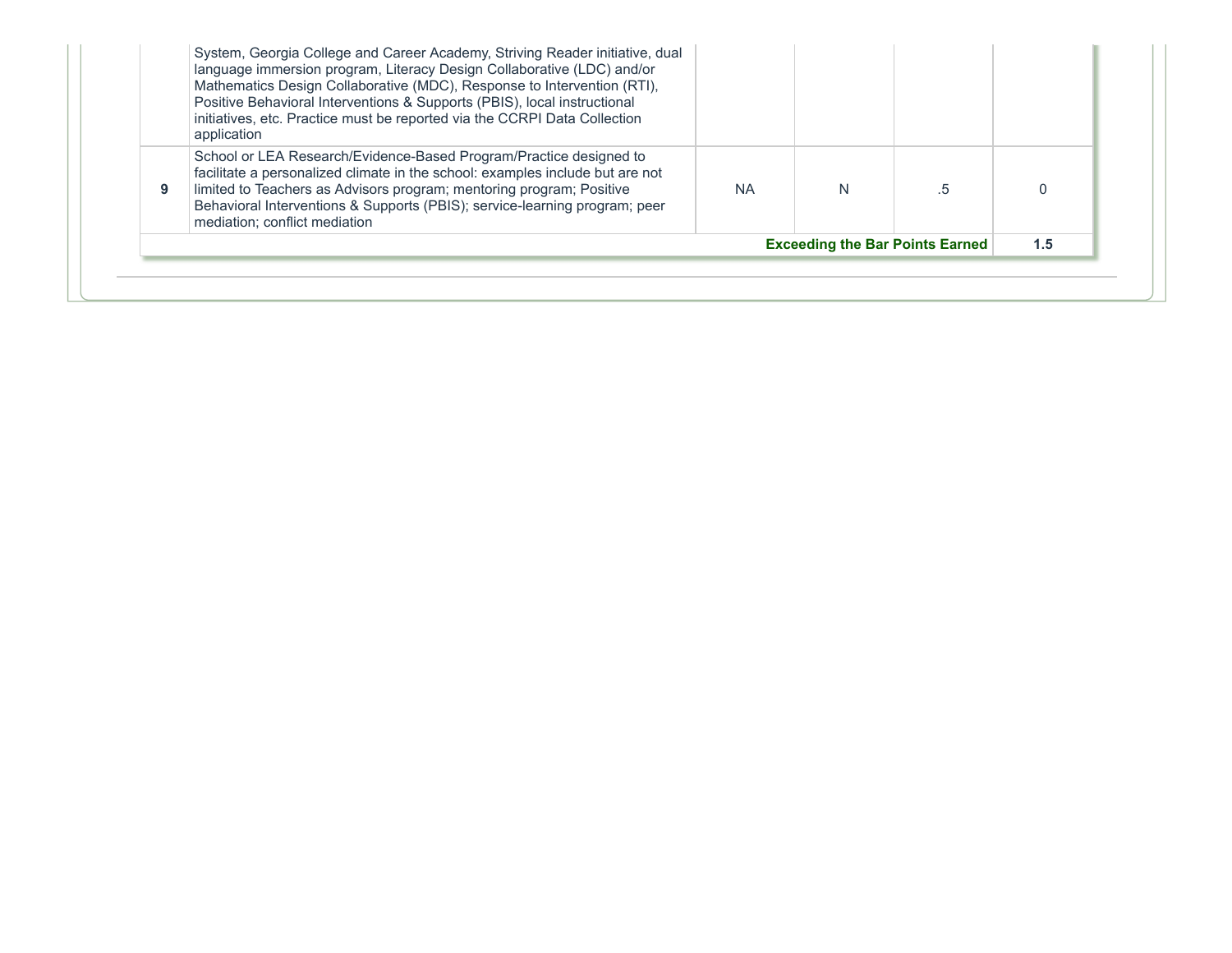| <b>District:</b> | DeKalb County - 644                                              |             |                                                                                                    |                         |                        |        |                                                                                                           |              |                                                                                                              | $\blacktriangledown$                 |                          | Title I School:                                                                                | No                                           |
|------------------|------------------------------------------------------------------|-------------|----------------------------------------------------------------------------------------------------|-------------------------|------------------------|--------|-----------------------------------------------------------------------------------------------------------|--------------|--------------------------------------------------------------------------------------------------------------|--------------------------------------|--------------------------|------------------------------------------------------------------------------------------------|----------------------------------------------|
| School:          | Dunwoody High School - 5055                                      |             |                                                                                                    |                         |                        |        |                                                                                                           |              |                                                                                                              | $\blacktriangledown$                 |                          |                                                                                                | Grades: 09, 10, 11, 12                       |
|                  |                                                                  |             | Choose a Report Type:                                                                              |                         |                        |        | School                                                                                                    |              |                                                                                                              | $\circledcirc$<br><b>High School</b> |                          |                                                                                                |                                              |
|                  | <b>CCRPI Score</b><br><b>Financial Efficiency</b><br>Performance | Achievement | Progress<br><b>School Climate</b>                                                                  | <b>Achievement Gap</b>  |                        |        | <b>ED/EL/SWD Performance</b>                                                                              |              | <b>Exceeding the Bar</b>                                                                                     |                                      | <b>Performance Flags</b> |                                                                                                |                                              |
| Legend:          |                                                                  |             | Subgroup met both State<br>and Subgroup Performance<br><b>Targets</b>                              |                         | SG                     | Target | Subgroup met Subgroup but<br>not State Performance                                                        | $\mathbf{s}$ | Subgroup met State but<br>not Subgroup<br>Performance Target                                                 |                                      |                          | Subgroup did not<br>or Subgroup                                                                | meet either the State<br>Performance Targets |
| <b>NA</b>        | Not<br>Applicable                                                | P           | Subgroup met Participation<br>Rate, State Performance<br>Target and Subgroup<br>Performance Target |                         | $P-SG$                 |        | Subgroup met Participation<br>Rate and Subgroup<br>Performance Target but not<br>State Performance Target | $P-S$        | Subgroup met<br>Participation Rate and<br>State Performance Target<br>but not Subgroup<br>Performance Target |                                      | р.                       | Subgroup met the<br>Participation Rate,<br>but did not meet<br>either the State or<br>Subgroup | Performance Targets                          |
|                  |                                                                  |             |                                                                                                    |                         |                        |        |                                                                                                           |              | 4-Year Graduation Rate and End of Course                                                                     |                                      |                          |                                                                                                |                                              |
|                  | <b>Subgroup Performance</b>                                      |             | Graduation<br>Rate                                                                                 | 9th Grade<br>Literature | American<br>Literature |        | Algebra                                                                                                   | Geometry     | <b>Biology</b>                                                                                               | <b>Physical</b><br>Science           |                          | U.S. History                                                                                   | <b>Economics</b>                             |
|                  | American Indian/Alaskan                                          |             | <b>NA</b>                                                                                          | <b>NA</b>               | NA                     |        | <b>NA</b>                                                                                                 | <b>NA</b>    | <b>NA</b>                                                                                                    | <b>NA</b>                            |                          | <b>NA</b>                                                                                      | <b>NA</b>                                    |
|                  | Asian/Pacific Islander                                           |             |                                                                                                    | $\mathbf{p}$            | $\mathbf{p}$           |        | $P-S$                                                                                                     | $\mathbf{p}$ | $\mathbf{p}$                                                                                                 | <b>NA</b>                            |                          | $\mathbf{p}$                                                                                   | $\mathbf{p}$                                 |
|                  | <b>Black</b>                                                     |             |                                                                                                    | $P-SG$                  | $\mathbf{p}$           |        | $P-SG$                                                                                                    | $\mathbf{p}$ | $P-SG$                                                                                                       | <b>NA</b>                            |                          | $P-SG$                                                                                         | $\mathbf{p}$                                 |
|                  | Hispanic                                                         |             |                                                                                                    | $\mathbf{p}$            | $\mathbf{p}$           |        | $\mathbf{p}$                                                                                              | $\mathbf{p}$ | $\mathbf{p}$                                                                                                 | <b>NA</b>                            |                          | $\mathbf{p}$                                                                                   | $P-SG$                                       |
|                  |                                                                  |             |                                                                                                    |                         |                        |        |                                                                                                           |              |                                                                                                              |                                      |                          |                                                                                                |                                              |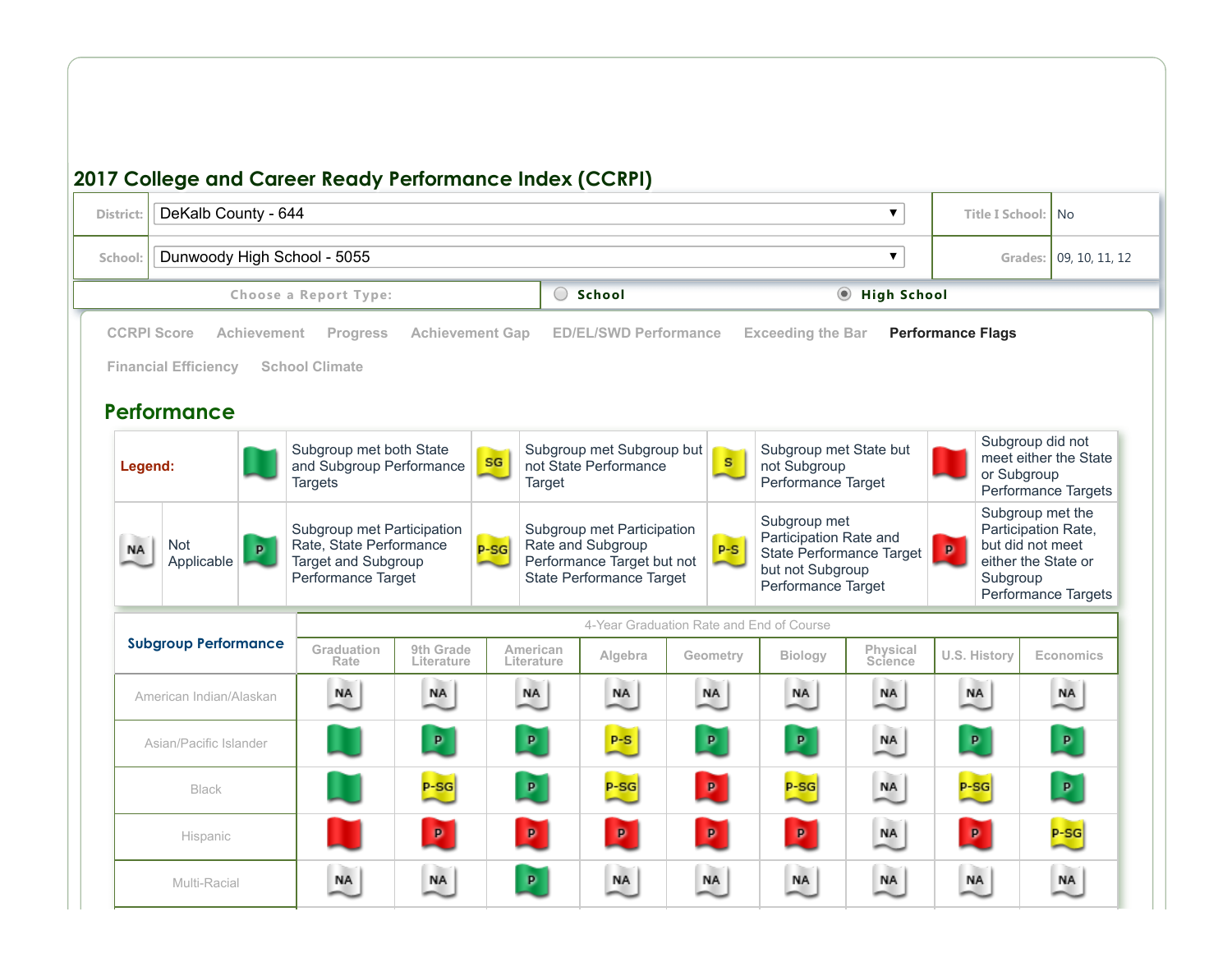| White                             |    | P                              | P            | P      | P            | $\mathbf{p}$ | $\mathbf{p}$                          | P            | $\sqrt{P}$ |
|-----------------------------------|----|--------------------------------|--------------|--------|--------------|--------------|---------------------------------------|--------------|------------|
| <b>Economically Disadvantaged</b> |    | p                              | $P-SG$       | Þ      | $\mathbf{p}$ | p            | m<br>$\overset{\text{NA}}{\sim}$      | $P-SG$       | $P-SG$     |
| English Learners                  |    | $\mathbf{p}$<br><b>Service</b> | $\mathbf{p}$ | p      | P.           | $\mathbf{p}$ | n Thur<br>$\overset{\text{NA}}{\sim}$ | $\mathbf{p}$ | $P-SG$     |
| <b>Students With Disability</b>   | sg | $P-SG$<br>-                    | $P-SG$       | $P-SG$ | p-SG         | $P-SG$       | m<br><b>NA</b>                        | $P-SG$       | $P-SG$     |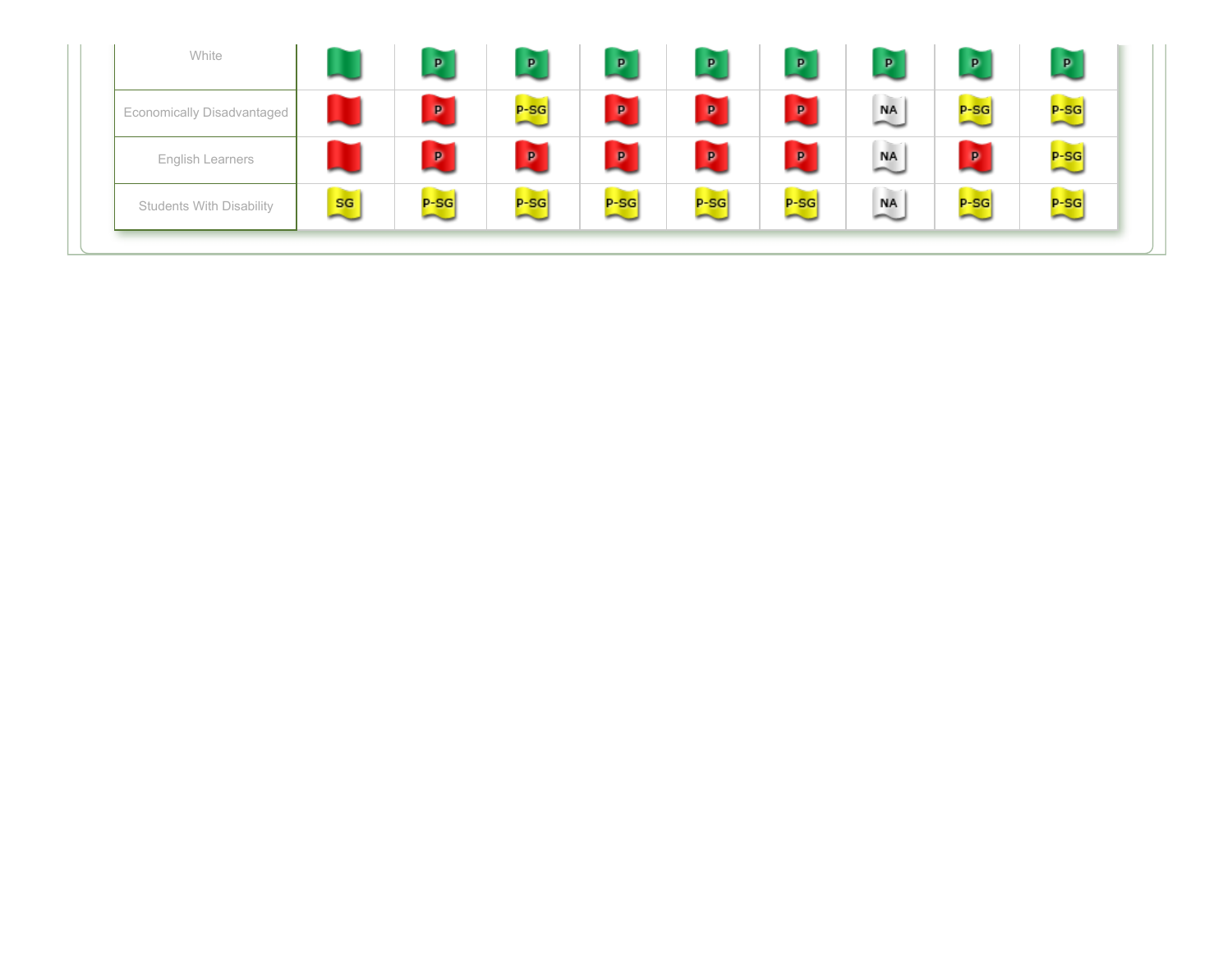### **2017 College and Career Ready Performance Index (CCRPI) District:** DeKalb County - 644 **Title I** School: No **School:** | Dunwoody High School - 5055 **Grades:** | 09, 10, 11, 12 **Choose** a Report Type: **School School School School School School School School Example Example Example Example Example Example Example Example Example Example Example Example Examp [CCRPI](http://ccrpi.gadoe.org/2017/Reports/644/5055/High/Score.html?#tabOverallScore) Score [Achievement](http://ccrpi.gadoe.org/2017/Reports/644/5055/High/Achievement.html?#tabAchievement) [Progress](http://ccrpi.gadoe.org/2017/Reports/644/5055/High/Progress.html?#tabProgress) [Achievement](http://ccrpi.gadoe.org/2017/Reports/644/5055/High/AchievementGap.html?#tabAchievementGap) Gap ED/EL/SWD [Performance](http://ccrpi.gadoe.org/2017/Reports/644/5055/High/EDELSWD.html?#tabEDELSWD) [Exceeding](http://ccrpi.gadoe.org/2017/Reports/644/5055/High/ExceedingTheBar.html?#tabExceedingTheBar) the Bar [Performance](http://ccrpi.gadoe.org/2017/Reports/644/5055/High/PerformanceFlags.html?#tabPerformanceFlags) Flags Financial Efficiency** School [Climate](http://ccrpi.gadoe.org/2017/Reports/644/5055/High/SchoolClimate.html?#tabSchoolClimate) **Financial Efficiency CCRPI Federal PPE (\$) State/Local PPE (\$) Total PPE (\$) CCRPI Range PPE Percentile Financial Star Rating** FY2015 \*\*\* Х 80.0-89.9 36 FY2016 4 Stars FY2017 89.4 339.18 8,355.11 8,694.29 **Average 89.4 8,694.29** The 2017 school level rating is calculated using the most recent year's data. Ratings are not published for schools that do not receive a CCRPI score. Any responses to the Financial Efficiency Star Rating provided by the school district are published on the district level rating. The content is only in reference to the per pupil expenditures reported for the district and/or schools and does not include any reference to the district and/or schools' CCRPI score or its respective components.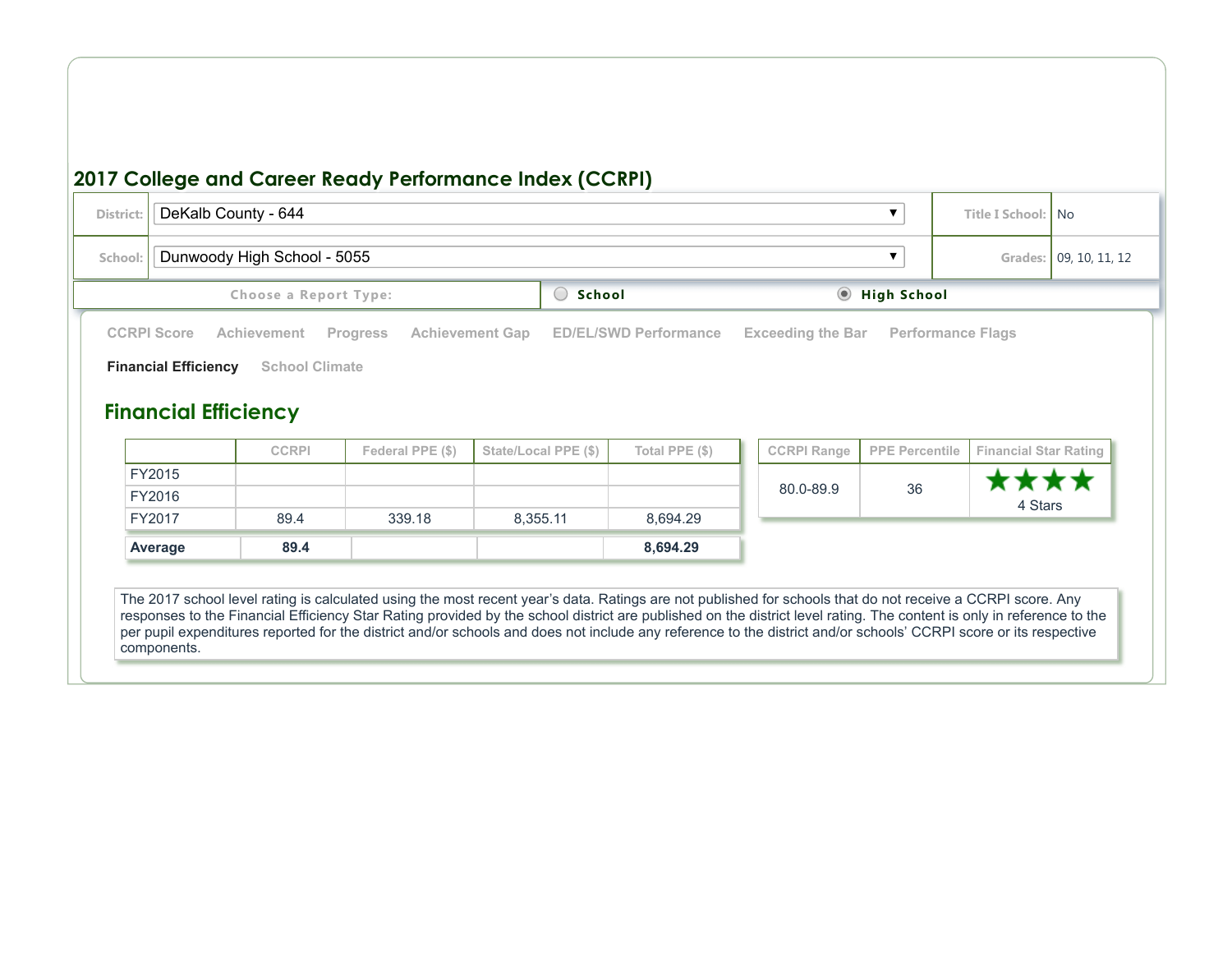#### **2017 College and Career Ready Performance Index (CCRPI) District:** DeKalb County - 644 **Title I** School: No **School:** | Dunwoody High School - 5055 **Grades:** | 09, 10, 11, 12 **Choose** a Report Type: **School School School School School School School School School Example School School School School School School School School School School School School School Climate School Climate Components Score Score Score Score Score Score Score Score Score Score Score Score Score Score Score Score Score Score SCOP Survey** Student Response (Georgia Student Health Survey 2.0) 62.506 Teacher/Staff/Administrator Response (Georgia School Personnel Survey) 78.058 Parent Response (Georgia Parent Survey) 78.101 **Survey Score** 72.889 **Student Discipline** Weighted Suspension Rate 83.699 and 200 million and 200 million and 200 million and 200 million and 200 million and 200 million and 200 million and 200 million and 200 million and 200 million and 200 million and 200 millio **Student Discipline Score** 93.699 **Safe and Substance-Free Learning Environment** Student Drug Related Incidents (Data) 92.286 Violent Incidents (Data) 90.571 Bullying and Harassment Incidents (Data) 93.714 Student Drug Related Incidents (Survey) 78.140 Violent incidents (Survey) 96.202 Bullying and Harassment Incidents (Survey) 90.000 **Safe and Substance-Free Learning Environment Score** 90.152 **School Wide Attendance** Average Daily Administrator Attendance NA Andrew NA Andrew NA Student Attendance 83.145 Average Daily Personnel Attendance 100.000 and 100.000 and 100.000 and 100.000 and 100.000 and 100.000 and 100.000 and 100.000 and 100.000 and 100.000 and 100.000 and 100.000 and 100.000 and 100.000 and 100.000 and 100.000 Average Daily Staff Attendance NA **School Wide Attendance Score** 91.573 **Initial Score Initial Score (Average of 4 components)** 87.078 **[CCRPI](http://ccrpi.gadoe.org/2017/Reports/644/5055/High/Score.html?#tabOverallScore) Score [Achievement](http://ccrpi.gadoe.org/2017/Reports/644/5055/High/Achievement.html?#tabAchievement) [Progress](http://ccrpi.gadoe.org/2017/Reports/644/5055/High/Progress.html?#tabProgress) [Achievement](http://ccrpi.gadoe.org/2017/Reports/644/5055/High/AchievementGap.html?#tabAchievementGap) Gap ED/EL/SWD [Performance](http://ccrpi.gadoe.org/2017/Reports/644/5055/High/EDELSWD.html?#tabEDELSWD) [Exceeding](http://ccrpi.gadoe.org/2017/Reports/644/5055/High/ExceedingTheBar.html?#tabExceedingTheBar) the Bar [Performance](http://ccrpi.gadoe.org/2017/Reports/644/5055/High/PerformanceFlags.html?#tabPerformanceFlags) Flags Financial [Efficiency](http://ccrpi.gadoe.org/2017/Reports/644/5055/High/FinancialEfficiency.html?#tabFinancialEfficiency) School Climate**